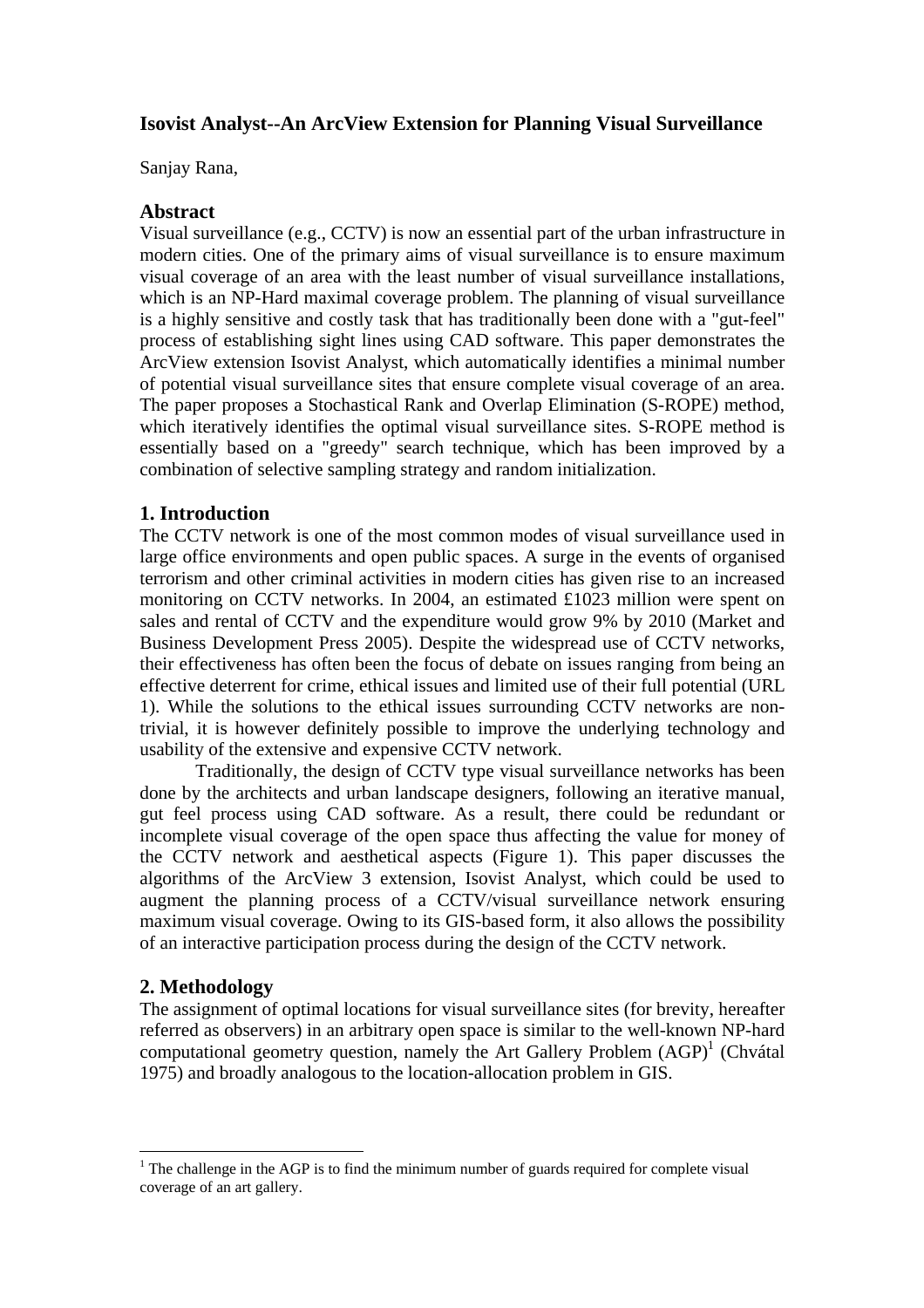

November 1998, 56 cameras January 2002, 197 cameras

Figure 1. Profusion of CCTV cameras in the Midtown area in Manhattan. Source: www.appliedautonomy.org

While, approximate solutions<sup>2</sup> have been derived analytically for simple cases, an exact solution, especially for an arbitrary open space, remains to be found analytically. Various types of combinatorial algorithms, rooted in the locationallocation research achieve better results but these suffer from similar limitations to those of the analytical solutions and could require an unacceptable order of computations in some complex shapes. Therefore, for algorithmic and computational tractability, heuristics in most existing solutions assume a certain simple geometry and topology of the gallery i.e. the gallery is convex, rectilinear etc., which makes them unsuitable for real operations. For example, in practise an open space could be without a boundary and could consist of any kind of obstacles (e.g. polygonal, lines). In fact, installation of visual surveillance networks is a multi-criteria decision-making process, which involves other factors such as budget and site-related constraints (e.g. CCTV camera could only be placed at certain locations). Therefore, the aim in practical planning of CCTV networks is to maximise the visual coverage under the given constraints.

In this paper, we propose a space discretisation and greedy search based approach that is deterministic and can be adapted by the user to ensure a maximum visual coverage with few observers, under various constraints. In the proposed method, the void around the obstacles in the open space is discretised into a dense mesh of potential observers (Figure 2a), with the assumption that the mesh is sufficiently dense enough so that union of the vistas from each observer is equivalent to the visible area or open space<sup>3</sup>. Thus, the mesh represents both the open space and the potential observers. The aim of the observer placement now therefore, is to find the smallest set of observers from the mesh, which between themselves can see all other observers in the mesh. Because, the initialisation of the mesh does not depend upon the topology of the open space, the proposed discretisation approach could be used for any topology of the open space. The space visible from an observer  $v_i$  in the discretised open space can be expressed as a set *ai* where  $a_i = \{v_i, v_j, ..., v_n\}$ ;  $1 \ge i, j, ..., n$  $\leq N$ ,  $v_j$ ,  $v_j$ ,  $v_n$  are observers visible from *vi* and *N* is the set of all observers in the open space. |*ai*| is referred as the *rank* of the observer. Figure 2b shows the space visible or the visibility polygon from the highest ranking observer amongst the dense mesh of observers in Figure 2a. Section 2.2 provides more detailed information about the

<sup>&</sup>lt;sup>2</sup> For instance, at most  $\lfloor n+h/3 \rfloor$  guards are required for a simple polygon shape space with *n* faces and *h* holes (Chvátal, 1975).

 $3$  An open space without a boundary can be bounded by the minimum bounding rectangle.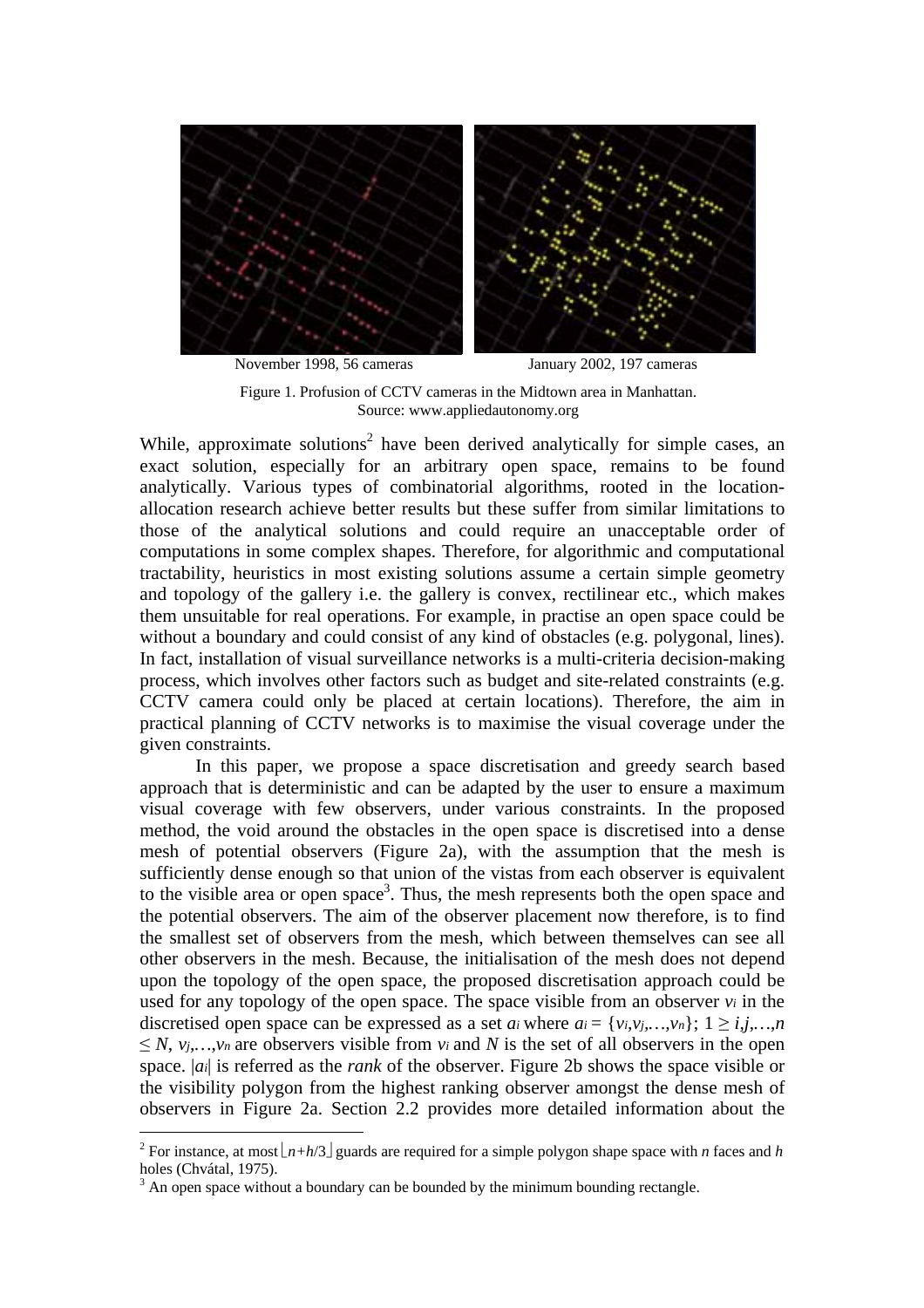visibility polygon computation. With the above premise, the following algorithm can now be used to reduce the dense mesh to the set of few optimal observers to provide complete visual coverage.

#### **2.1 Stochastical Rank and Overlap Elimination (S-ROPE)**

The Stochastical Rank and Overlap Elimination (S-ROPE) is essentially a greedysearch method based on an earlier simple Rank and Overlap Elimination method (Rana 2005). The simple ROPE technique starts with the selection of the highestranking observer and then removal of observers in *N*, visible from the high-ranking observer. This step is then repeated with the next remaining highest-ranking observer and continued so until *N* is empty. The following pseudo-code shows how ROPE can be used to derive complete visual coverage with few observers:

*while*  $(N \neq \emptyset)$  { *Get*  $v_i \in N$  *with maximum rank i.e.*  $|a_i|$ *Add v<sub>i</sub> to*  $\alpha$ *Remove ai from N*  } *loop*

where  $\alpha$  is the set of optimal observers.

The computational load of the ROPE technique varies between  $O(1)$  and  $O(|N|)$  for the two extreme cases of mutual overlaps, viz. a complete visual coverage of the open space by a single observer and no overlap between individual vistas. Figure 2c shows the output of the ROPE method revealing the location of 13 optimal observers although in fact only 9 observers are sufficient to provide complete visual coverage. This example illustrates a key weakness of the greedy search type algorithms, i.e. the outcome depends upon the choice of the solution in the first step. Thus, in certain shapes the ROPE method will produce a reduced set of observers which although guaranteeing complete visual coverage of the open space may not necessarily be the minimum number of optimal observers (see e.g. Figure 2c).



Figure 2. A polygonal open space. (a) Dense mesh of more than 20,000 potential observers, (b) The largest visibility polygon and its origin, and (c) 13 ROPE-based observers (filled squares) and 9 correct optimal observers (hollow circles).

A simple technique to improve the ROPE is to follow a stochastic approach letting a random (or even each observer for an exhaustive case) potential observer to be the first solution, resulting into *N* sets of optimal observers from which the smallest set, will be the optimal set of observers. The S-ROPE pseudo-code for the exhaustive S-ROPE implementation is as follows: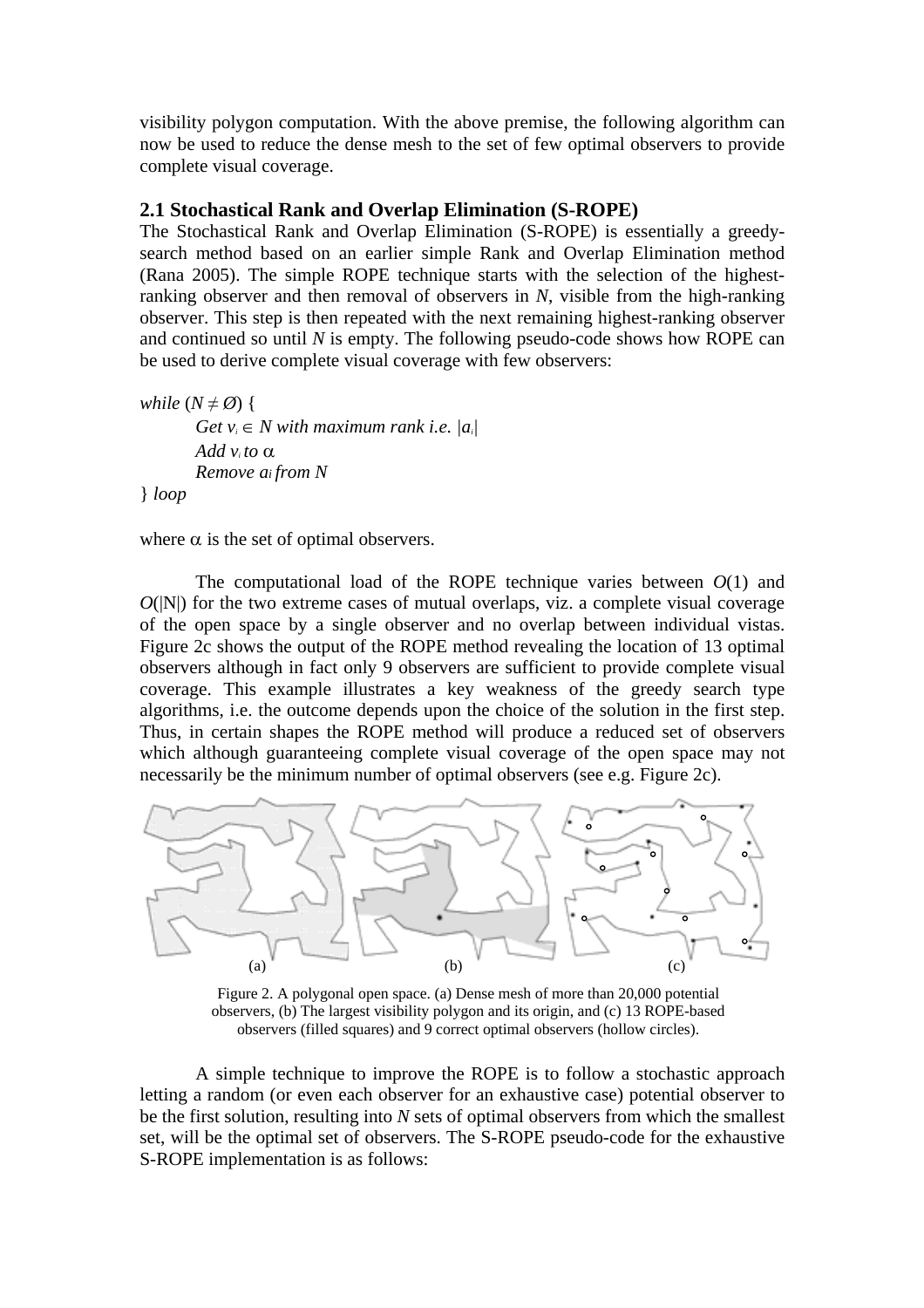```
for each v_i \in NAdd v<sub>i</sub> to \alphaRemove ai from N
while (N \neq \emptyset) {
          Get v_i \in N with maximum rank i.e. |a_i|Add v<sub>i</sub> to \alphaRemove ai from N 
} loop
```
} *loop*

where  $\alpha$  is a set of optimal observers.

Consequently, the range of the computational load increases to between  $O(1)$ and  $O(|N|^2)$ . The computational load can be reduced by a pre-selection of the potential observers that are used to test for optimal observers. Observers located along a "centreline", formally referred as the "medial axis", of the open space are such an ideal subset of all potential observers in the dense mesh because although few in numbers, a union of the vistas from their unique locations will guarantee a complete visual coverage. The medial axis is considered the "skeleton" of the open space and defined as the loci of centres of bi-tangent circles (Figure 3). A computationally simple approach to identify the medial axis is to perform the Distance Transform (DT), which involves calculating the distance from each observer to the nearest boundary of an obstacle (including boundary wall). An observer along the medial axis will be equidistant to at least two boundaries. The ray tracing technique discussed in the following section can be used to compute both the visibility from an observer and DT.



Figure 3. A polygon with some bi-tangent circles and its medial axis (red line).

The step to pre-select certain observers as potential optimal observers could also be applicable in situations in which the number/location of the observers is limited to certain areas of the open space due to budgetary or other constraints. Thus, the entire mesh becomes the target but only a few pre-selected observers could be the optimal observers. For example, CCTV cameras are generally placed in areas easily (and cheaply) accessible for maintenance (e.g. above platforms in train stations, on street lampposts) although these may not necessarily be the best locations for complete visual coverage. In some cases, in fact the lack of complete visual coverage is intentional because it is important to monitor only a few important sites in the open space (e.g. a sensitive installation). In this case, it will be suitable to limit the mesh to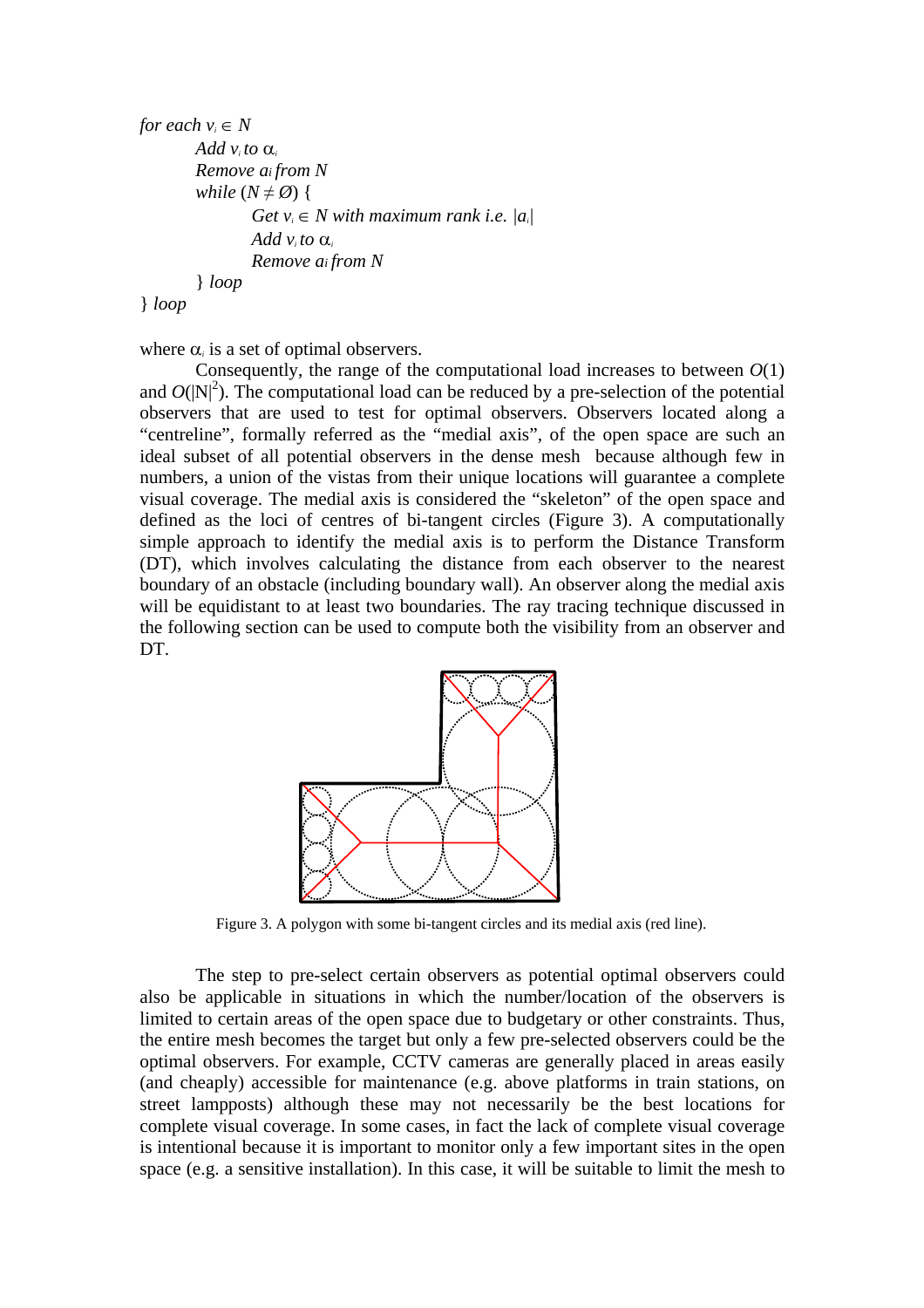these areas. A GIS type information-rich working environment is ideal for such a task that requires graphical interaction and incorporation of multiple criteria.

Admittedly, the S-ROPE technique does not always guarantee the minimum number of observers however, it has two important qualities, which still makes it an ideal technique to derive a complete visual coverage e.g.

- S-ROPE does not depend upon the geometry and topology of the open space.
- S-ROPE reduces the otherwise non-trivial spatial problem into one of trivial set union and inequality tests.

## **2.2 Ray Tracing for visibility polygon and distance transform**

The visibility and DT are computed by shooting rays (radials), in a clockwise or counter-clockwise order from each observer over  $360^{\circ}$  and collecting the first point of intersection with the obstacles. The visibility polygon formed by joining the intersection points can be used in a point-in-polygon query for performing the overlap elimination during the greedy search. A plot of the shortest radial length of the observers corresponds to the DT (Figure 4a). A 2.5D plot shows that the medial axis lies along the curvature discontinuities (ridges) of the DT plot (Figure 4b) and highlights the "centreline" nature of the medial axis. The ridge-like aspect of the medial axis is used as criteria for the identification of potential optimal observers on the DT plot. In the current version of Isovist Analyst, an observer is considered to be on the medial axis ridge, if its DT value is the highest along one of the four cardinal directions (i.e. N-S, E-W, NE-SW, NW-SE) in a user-defined area of interest (Figure 4c). There are however more advanced ways of identifying a ridge based on curvature variations (Rana 2006) and these will be added in a future release.



Figure 4. Distance transform of a polygonal open space. (a) Plot of shortest radial length of each observer, (b) Ridges and channels on the distance transform plot, and (c) 2422 potential optimal observers located on the ridges of the DT plot.

An approach for reducing the computation load in Ray Tracing involves performing intersection tests with only the "visible edges" of obstacles. Techniques for fast front-to-back ordering of edges around an observer such as z-buffering and Binary Space Partition (BSP) tree can be used to find out the edges visible from the observer. The visibility polygon computation in Isovist Analyst is based on a C++ BSP tree software library developed by Yiorgos Chrysanthou<sup>4</sup>. A detailed discussion on BSP tree is outside the context of this paper. Thus, for further information on how BSP tree can be used to do ray tracing, please refer to an example by Sung and Shirley (1992).

<sup>4</sup> http://www2.cs.ucy.ac.cy/~yiorgos/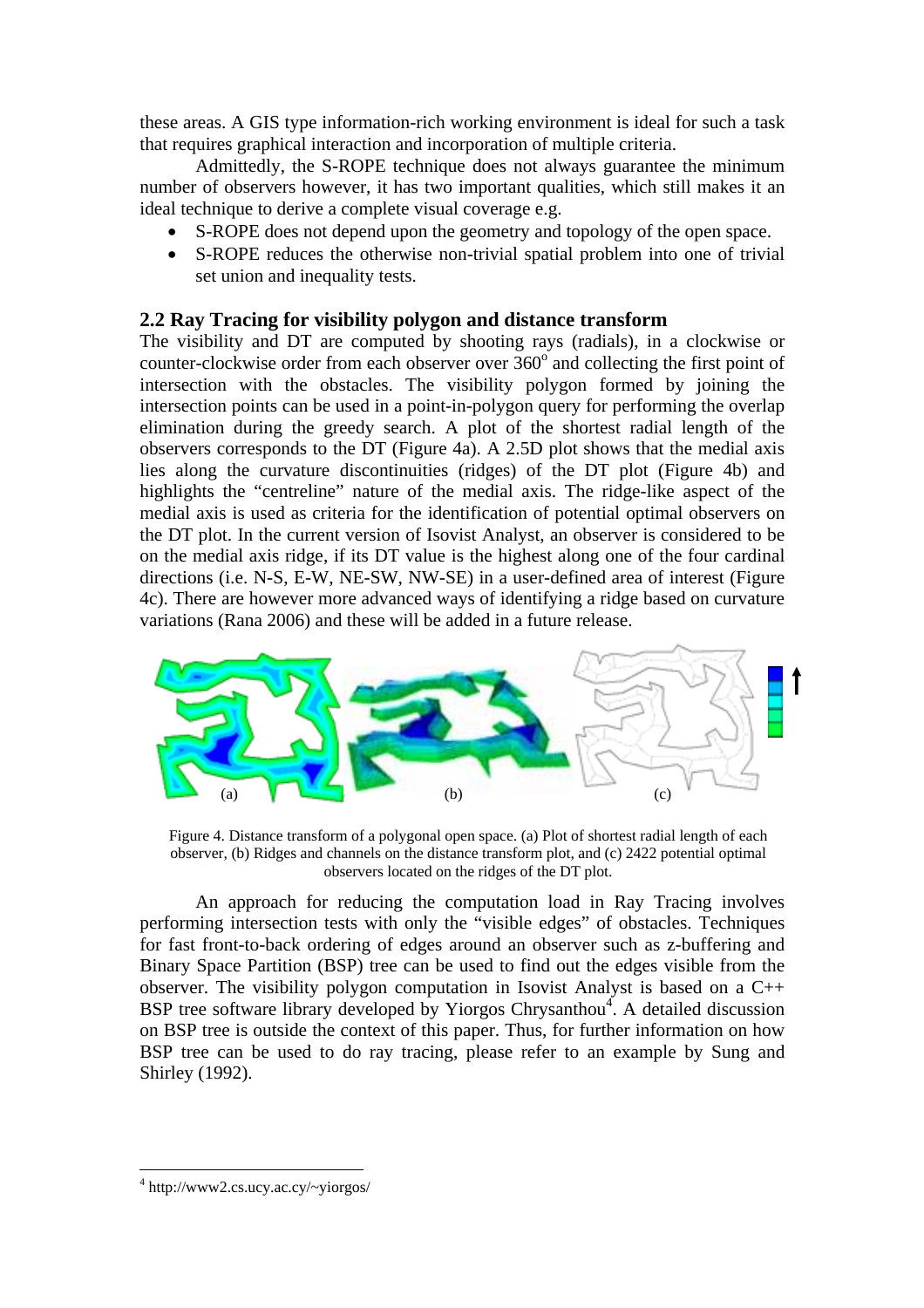## **2.3 Isovist Analyst extension for ArcView**

Isovist Analyst is the first GIS extension for ArcView 3, which computes visibility polygon<sup>5</sup> and several other visibility measures. The unique aspects of Isovist Analyst are as follows:

- It allows the use of arbitrary topology and geometry of open spaces e.g. nonconvex, and line segments.
- It allows an arbitrary placement of observers, which can be controlled by the user using the standard ArcView mapping tools. Thus, a user is able to generate hypothetical vistas quickly and easily.

The primary inputs to the extension are point (observers), and line and/or polygon (e.g. floor plan, street maps) shapefiles. It is assumed that an observer (e.g.  $CCTV$ ) is able to view all around its location i.e., it has  $360^{\circ}$  view, and can view until infinity. Isovist Analyst is broadly composed of two parts. The Graphic User Interface (Figure 5) with in ArcView for data entry alongwith the various greedy search algorithms written in AVENUE and the visibility polygon computation program. The visibility polygon is computed using a C++ stand-alone executable, written in collaboration with Yiorgos Chrysanthou.



Figure 5. The Graphic User Interface of the Isovist Analyst Extension showing the data input dialog box and various control buttons indicated with a box with red edges.

# **3. Two Case Studies**

In order to highlight the variety of CCTV networks planning situations, two types of case studies are presented here, one involving a street network and another of an indoor arbitrary shaped polygonal space shown in Figure 2a.

 $<sup>5</sup>$  The name Isovist Analyst is inspired from the term isovist, which is a term used for the visibility</sup> polygon in urban visibility analysis literature.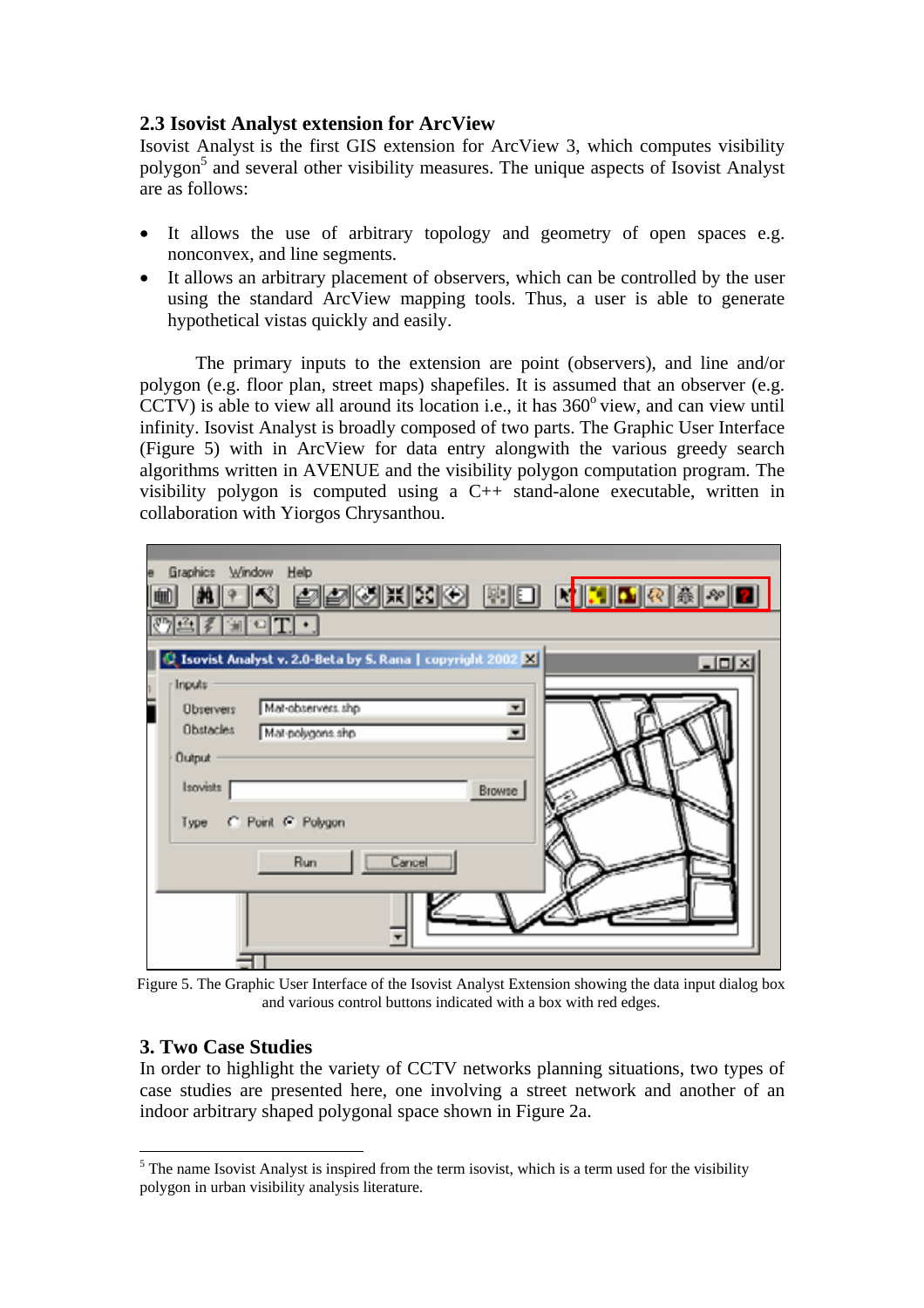Figure 6a shows the street network around building blocks and the preselected locations of around 4000 potential optimal observers on the road pavements. Figure 6b shows the 29 optimal observers identified by the ROPE algorithm. Figure 6c shows the output from the S-ROPE algorithm, where after 101 iterations with an arbitrary initial optimal observer, the number of optimal observers is reduced to 26.



Figure 6. (a) Mesh of 3980 potential observers on the pavement of a street network, (b) 29 ROPE-based optimal observers, and (c) 26 S-ROPE based optimal observers.

Figure 7a shows the 12 optimal observers based on the ROPE technique, identified amongst the medial axis observers in the arbitrary polygonal shape. Please note that this is one less optiomal observer than identified based on the entire mesh.



Figure 7. Optimal observers chosen because of their location on the medial axis. (a) 12 optimal observers based on ROPE-based search, and (b) 10 optimal observers based on S-ROPE. Note: Only 9 observers are sufficient to provide complete visual coverage.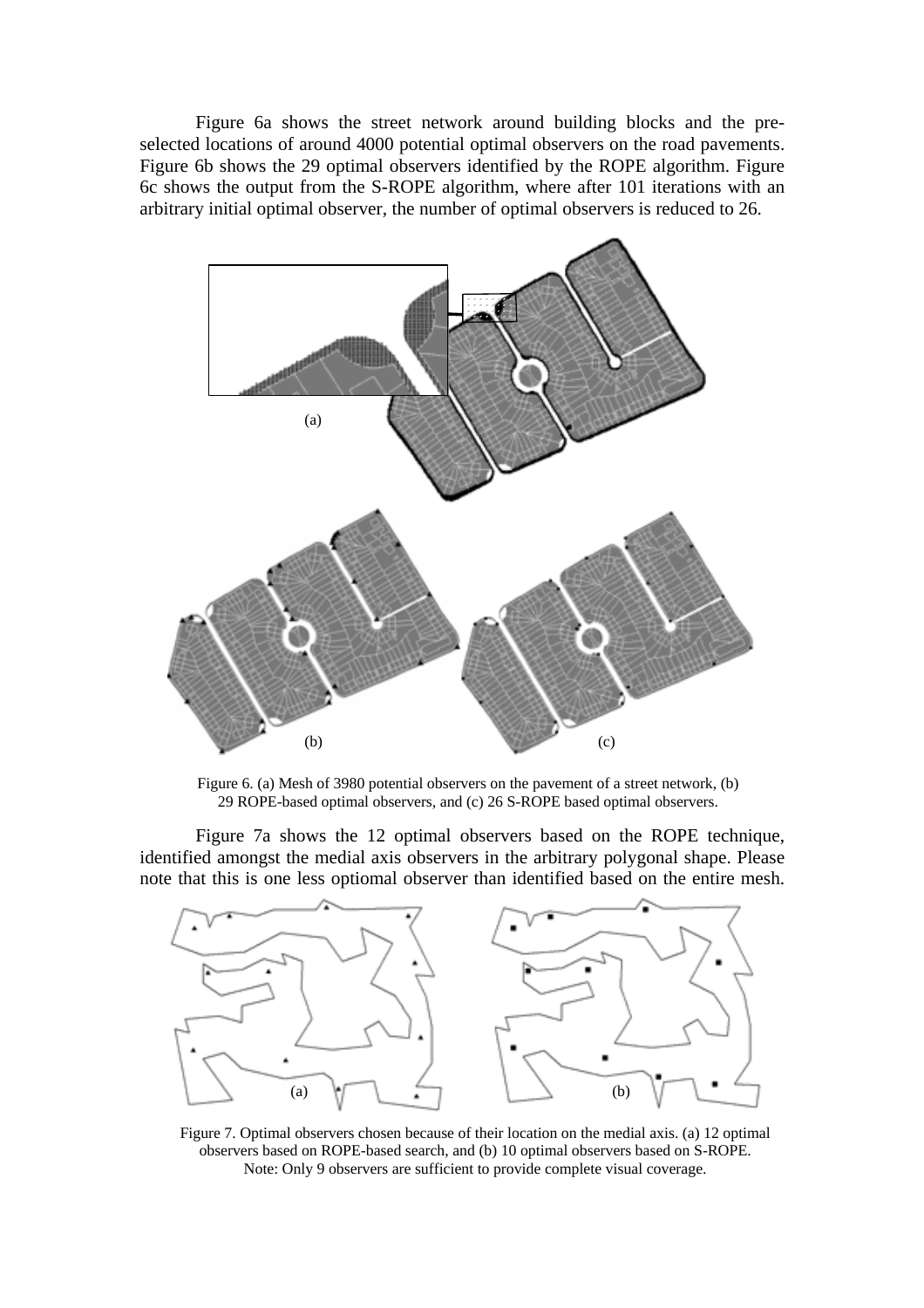Figure 7b shows the 10 optimal observers based on the S-ROPE technique, identified amongst the medial axis observers in the arbitrary polygonal shape with 101 iterations. This is a significant improvement from the ROPE-technique based results as it is close to the minimum 9 observers actually sufficient to provide visual coverage (see Figure 2c).

## **4. Conclusions**

Despite being a controversial issue, the rise in the public anti-social behaviour has led to routine visual surveillance by CCTV networks in modern society. Installation of visual surveillance technology such as CCTV networks is expensive and generally follows an iterative, manual and gut-feel process. Therefore, techniques to identify the minimal number and locations of such installations (like an observer) with the maximum visual coverage of open spaces are highly desirable. However, this is a NPhard problem because a solution to the problem would involve exhausting all possible locations of such observers, rendering it non-heuristic. In this work, we have addressed the issue by discretising the open space with a dense mesh of potential observers so that the upper limit to the number of optimal observers is always known. The large number of potential observers is reduced to the set of optimal observers by a combination of greedy-search and selective Stochastical sampling strategies involving medial axis of the polygon and preferred location of the optimal observers. The proposed S-ROPE (Stochastical Rank and Overlap Elimination) algorithm provides a near-optimal solution to the problem by iteratively selecting the most visibly dominant observer with minimum overlapping vistas. Although, the output of the S-ROPE may not be the minimum number of observers to cover an open space, it could serve a quick and simple way to ensure complete visual coverage. Isovist Analyst also serves a tool for a collaborative and iterative process of planning the surveillance network.

Two case studies of different kinds of open spaces, viz. building blocks in a street network and an arbitrary polygonal space, are presented to highlight the application environments and constraints that may appear while designing a real CCTV surveillance network. The current work lacks a treatment of the practises and standards involved in surveillance planning in the industry and planning organisations. The implementation of S-ROPE technique in Isovist Analyst could be improved by practical considerations such as camera viewing distance, preferred location, and analysis of 3D open spaces. In fact, an enterprise-wide or citywide GISbased visual surveillance system could be an ideal platform to incorporate a multicriteria decision making process that can be used for real-time surveillance as well as planning future networks.

## **Acknowledgments**

We would like to thank Yiorgos Chrysanthou, Frank Warmerdam, Ed Pegg Jr., Andy Chow and Mike De Smith for providing intellectual and materials support at various stages of this research. The street network plan was obtained from the Department of Transport for the purposes of research and is Crown Copyrighted.

## **References**

Chvátal, V., 1975. A Combinatorial Theorem in Plane Geometry. *Journal of Combinatorial Theory 18*, 39-41.